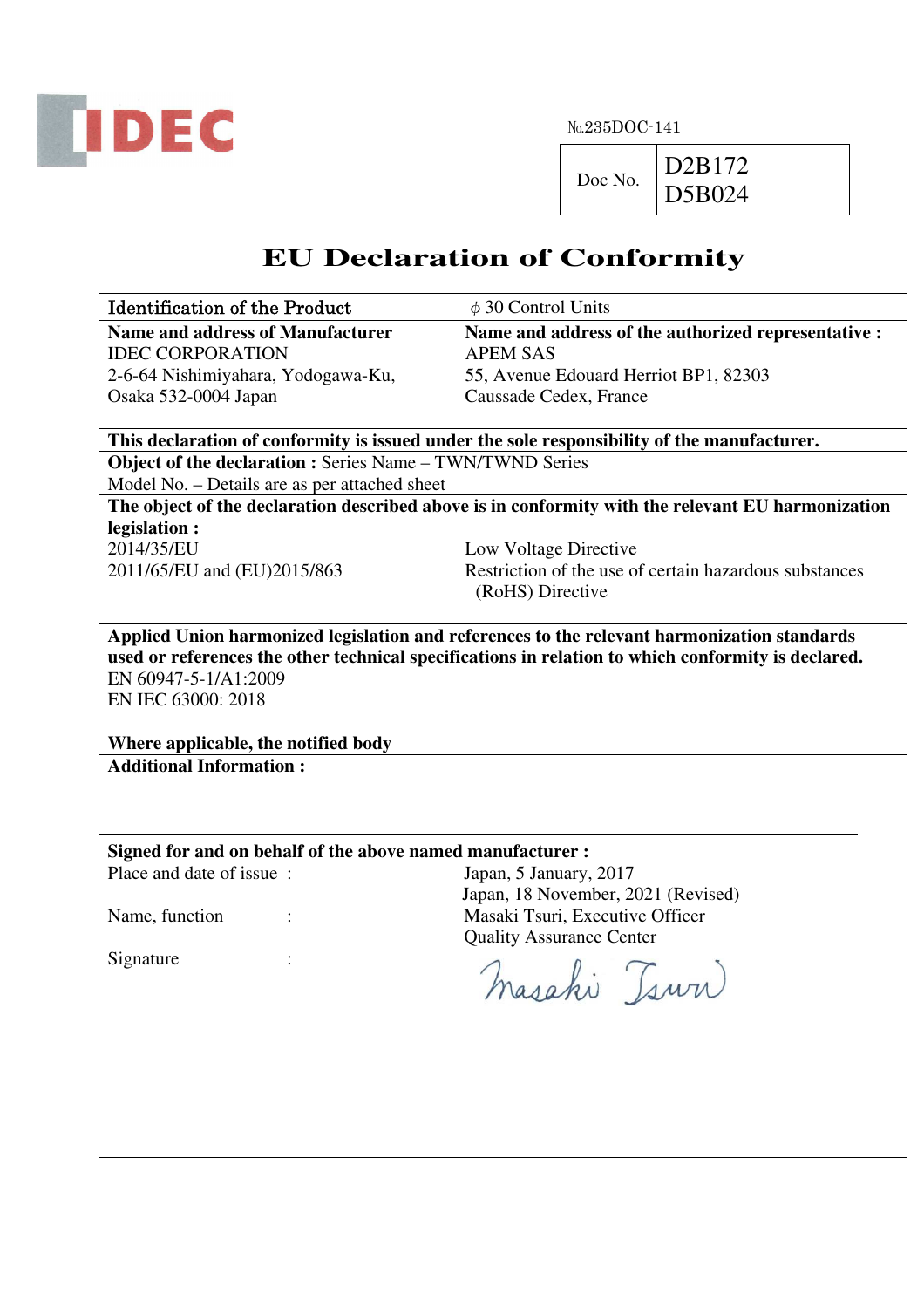

 $Doc No.$  D<sub>2B172</sub> D5B024

5 January, 2017 1 April, 2018 (Revised) Page 1 of 8

Type designation for pushbutton switches

| ${\rm ABD}$<br>I                                           | $\mathbf{1}$<br>$\mathbf H$ | <u>※</u>                            | $01$ N R<br>III IV V VI |                    | <b>MAU</b><br>Ⅶ |              |                                                                              | VIII           | <b>***********</b> *                                                             |                                             |  |
|------------------------------------------------------------|-----------------------------|-------------------------------------|-------------------------|--------------------|-----------------|--------------|------------------------------------------------------------------------------|----------------|----------------------------------------------------------------------------------|---------------------------------------------|--|
| I. Operator Function                                       |                             |                                     |                         |                    |                 |              |                                                                              |                |                                                                                  |                                             |  |
| <b><i>OABN</i></b> : Momentary                             |                             |                                     |                         |                    |                 |              |                                                                              |                | $QAB \Box D$ : Diecast /Momentary                                                |                                             |  |
| <b>3AON</b> : Alternate                                    |                             |                                     |                         |                    |                 |              | $(AAO \Box D : Diecast/Alternate$                                            |                |                                                                                  |                                             |  |
| 5AJN : Push Turn Lock                                      |                             |                                     |                         |                    |                 | 6)AJD        |                                                                              |                | : Diecast/ Push Turn Lock                                                        |                                             |  |
| <b>OAVN</b> : Push Lock Turn Reset                         |                             |                                     |                         |                    |                 |              |                                                                              |                |                                                                                  | <b>8AVD</b> : Diecast/ Push Lock Turn Reset |  |
| <b>9AYN: Push Pull</b>                                     |                             |                                     |                         |                    |                 | <b>@AYD</b>  |                                                                              |                | : Diecast/ Push Pull                                                             |                                             |  |
| (i)AZN: Pull                                               |                             |                                     |                         |                    |                 | @AZD         |                                                                              | : Diecast/Pull |                                                                                  |                                             |  |
|                                                            |                             | $\Box$ None: Round                  |                         |                    | F: Full Shroud  |              | G: Half Shroud                                                               |                |                                                                                  |                                             |  |
| II. Operator Shape (may be followed)                       |                             |                                     |                         |                    |                 |              |                                                                              |                |                                                                                  |                                             |  |
| 1: Flush (apply $(1 \cdot 4)$ )                            |                             |                                     |                         |                    |                 |              |                                                                              |                | $2:$ Extended (apply $\mathbb{D} \cdot \mathbb{A}$ )                             |                                             |  |
| $3:$ Mushroom (apply $\circled{1} \cdot \circled{2}$ )     |                             |                                     |                         |                    |                 |              |                                                                              |                | $31:$ Mushroom (apply $\circled{9} \cdot \circled{1}$ )                          |                                             |  |
| $4:$ Jumbo Mushroom (apply $(1) \cdot (4)$ )               |                             |                                     |                         |                    |                 |              |                                                                              |                | $8P : Pin Lock (apply \tQ)$                                                      |                                             |  |
| III. Bezel Shape (may be followed)                         |                             |                                     |                         |                    |                 |              |                                                                              |                |                                                                                  |                                             |  |
|                                                            |                             |                                     |                         |                    |                 |              | None: Round (apply $(1) \cdot (2)$ ) F: Full Shroud (apply $(1)$ and $(3)$ ) |                |                                                                                  |                                             |  |
| $G$ : Half Shroud (apply $\circled{1}$ and $\circled{3}$ ) |                             |                                     |                         |                    |                 |              |                                                                              |                |                                                                                  |                                             |  |
| IV. Contact Configuration (may be followed)                |                             |                                     |                         |                    |                 |              |                                                                              |                |                                                                                  |                                             |  |
| apply $(1) \cdot (8)$ , $(1) \cdot (1)$                    |                             |                                     |                         |                    |                 |              |                                                                              |                |                                                                                  |                                             |  |
| 10:1a                                                      |                             |                                     |                         | 01:1b              |                 | $11:1a + 1b$ |                                                                              |                | 20:2a                                                                            | 02:2b                                       |  |
| $21:2a+1b$                                                 |                             |                                     |                         | $12:1a+2b$         |                 | 30:3a        |                                                                              |                | 03:3b                                                                            |                                             |  |
| $31:3a + 1b$                                               |                             |                                     |                         | $22:2a+2b$         |                 | $13:1a + 3b$ |                                                                              |                | 40:4a                                                                            | 04:4b                                       |  |
| $1S:1a+1a\%$                                               |                             |                                     |                         | $2S : 1b + 1b$     |                 |              |                                                                              |                |                                                                                  |                                             |  |
|                                                            |                             |                                     |                         |                    |                 |              |                                                                              |                | 3S/4S : Manufacturer's Control No., any Contact Blocks (max.4 pcs.) are mounted. |                                             |  |
| $5S : 1a + 1a \times 1b + 1b \times$                       |                             |                                     |                         |                    |                 |              | $6S: 2a + 1a \times 1b$                                                      |                | $7S:1a\%+1b\%$                                                                   |                                             |  |
| $8S : 2a \times 42b \times$                                |                             |                                     |                         |                    |                 |              | $9S : 1a + 1a \times 2b$                                                     |                | $2R : 1a \times 1b \times$                                                       |                                             |  |
| $4R : 2a \times 42b \times$                                |                             |                                     |                         |                    |                 |              |                                                                              |                |                                                                                  |                                             |  |
| apply $\circled{9}$ $\cdot \circled{10}$                   |                             |                                     |                         |                    |                 |              |                                                                              |                |                                                                                  |                                             |  |
| $11:1a+1b$                                                 |                             |                                     |                         | 20:2a              |                 | 02 : 2b      |                                                                              |                |                                                                                  |                                             |  |
| $7S: 1a \times 1b \times$                                  |                             |                                     |                         | $1S:1a+1a\ddot{ }$ |                 |              | $2S : 1b + 1b$                                                               |                |                                                                                  |                                             |  |
|                                                            |                             | a <sup>*</sup> : Early Make Contact |                         |                    |                 |              |                                                                              |                | b <sup>*</sup> : Late Break Contact                                              |                                             |  |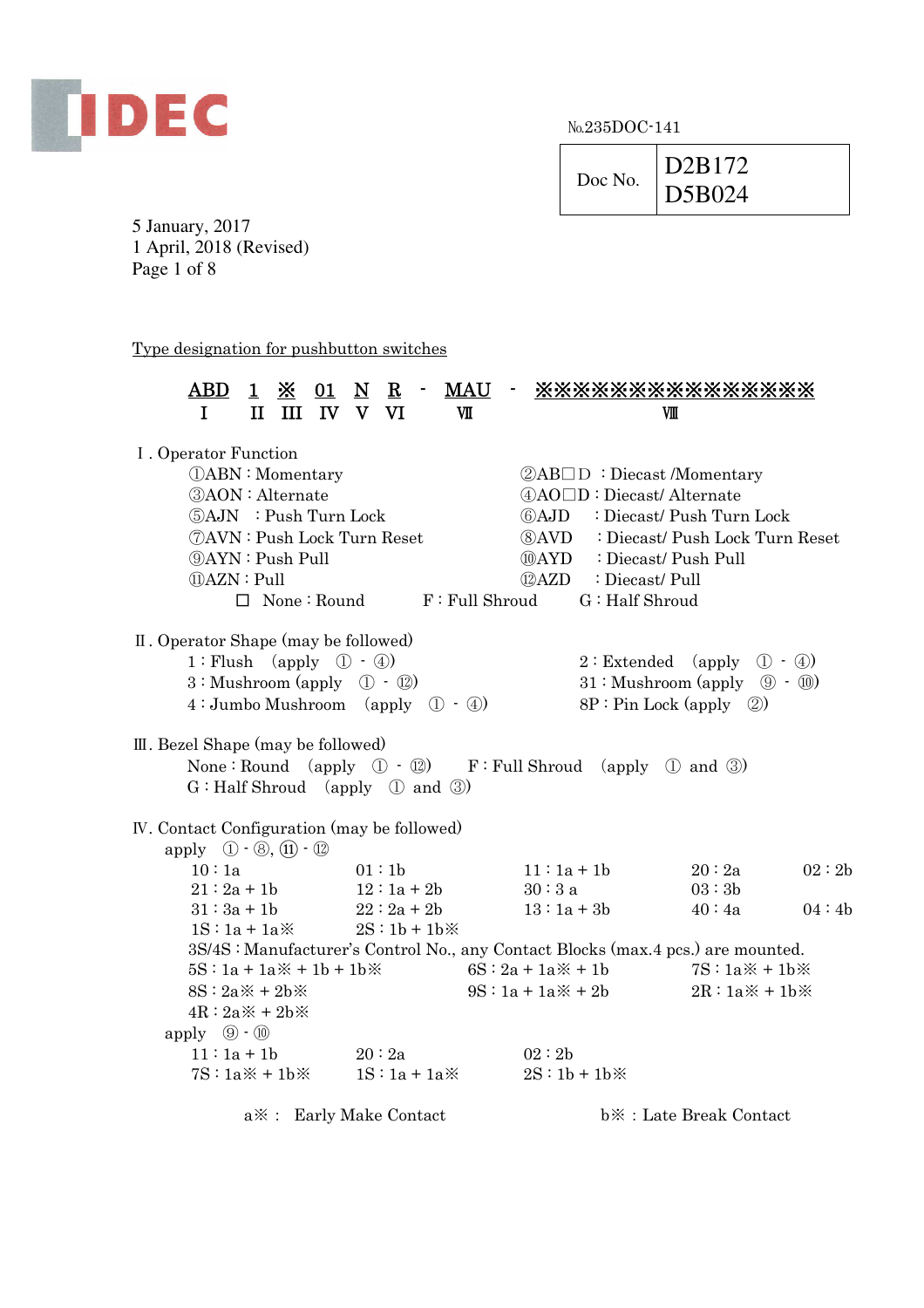

|         | ID2B172 |
|---------|---------|
| Doc No. | D5B024  |

5 January, 2017 1 April, 2018 (Revised) Page 2 of 8

| V. Mounting Hole Size(may be followed)   |
|------------------------------------------|
| $N: 30mm$ (apply $(2), (4) \cdot (12)$ ) |

- Ⅵ. Button Color (may be followed)
	- B: Black R: Red G: Green Y: Yellow W: White S: Blue
	- T : Brown O : Orange Z3 :Blue Green DR : Dark Red DG : Dark Gray
- Ⅶ.Contact Material (may be followed) None : Silver Contact MAU : Gold Plated Silver Contact
- Ⅷ. Manufacturer Control No. (may be followed) ※※※※※※※※※※※※※※※: Any Suffixes

Type designation for illuminated pushbutton switches

| ${\rm ANN}$ |  |  | ×х | MATI | <b>***************</b> |
|-------------|--|--|----|------|------------------------|
|             |  |  |    | VIII |                        |

| I. Operator Function                     |                                  |                                                        |                 |                                                  |  |  |  |  |
|------------------------------------------|----------------------------------|--------------------------------------------------------|-----------------|--------------------------------------------------|--|--|--|--|
| $\mathbb{Q}$ AL $\Box$ N : Momentary     | $QAL \Box D$ : Diecast/Momentary |                                                        |                 |                                                  |  |  |  |  |
| <b>3AOL</b> N: Alternate                 |                                  | $(A A O L \Box D : Diecast / Alternative$              |                 |                                                  |  |  |  |  |
| <b>5AJLN: Push Turn Lock</b>             |                                  | <b>6. 6. SAJLD</b> : Diecast/ Push Turn Lock           |                 |                                                  |  |  |  |  |
| (7) AVLN : Push Lock Turn Reset          |                                  |                                                        |                 | <b>(8) AVLD</b> : Diecast/ Push Lock Turn Rese t |  |  |  |  |
| None: Round                              |                                  | $F: Full\ Shroud$                                      | G : Half Shroud |                                                  |  |  |  |  |
| II. Operator Shape (may be followed)     |                                  |                                                        |                 |                                                  |  |  |  |  |
| 2: Extended (apply $(1) \cdot (4)$ )     |                                  | $3:$ Mushroom (apply $\circled{1} \cdot \circled{8}$ ) |                 |                                                  |  |  |  |  |
| III. Operating Voltage (may be followed) |                                  |                                                        |                 |                                                  |  |  |  |  |
| $66:6V$ Full voltage                     |                                  | $11:12V$ Full voltage                                  |                 | $22 \div 24V$ Full voltage                       |  |  |  |  |
| 16:100/110V AC Transformer               |                                  | $136$ : 115/120V AC Transformer                        |                 |                                                  |  |  |  |  |
| $26:200/220V$ AC Transformer             |                                  | $256$ : $230/240V$ AC Transformer                      |                 |                                                  |  |  |  |  |
| 386 : 380V AC Transformer                | 46                               | $\therefore$ 400/440V AC Transformer                   |                 |                                                  |  |  |  |  |
| 486 : 480V AC Transformer                |                                  |                                                        |                 |                                                  |  |  |  |  |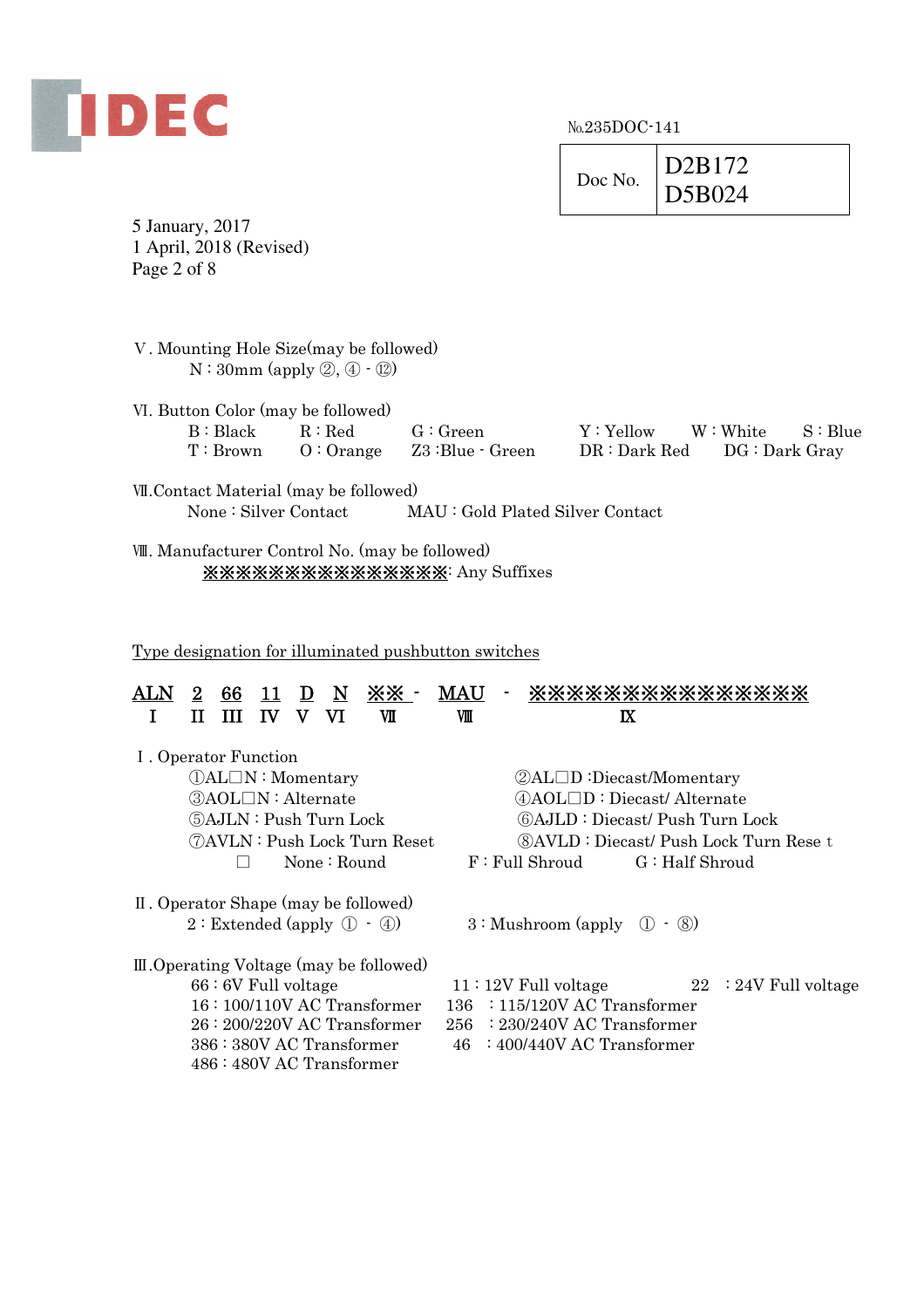

 $Doc No.$  D2B172 D5B024 5 January, 2017 1 April, 2018 (Revised) Page 3 of 8 Ⅳ. Contact Configuration (may be followed)  $10 : 1a$   $01 : 1b$   $11 : 1a + 1b$   $20 : 2a$   $02 : 2b$  $21 : 2a + 1b$   $12 : 1a + 2b$   $30 : 3a$   $03 : 3b$  $31 : 3a + 1b$   $22 : 2a + 2b$   $13 : 1a + 3b$   $40 : 4a$   $04 : 4b$  $1S : 1a + 1a \times 2S : 1b + 1b \times$  3S/4S : Manufacturer's Control No., any Contact Blocks (max.4 pcs.) are mounted.  $5S : 1a + 1a \times + 1b + 1b \times 6S : 2a + 1a \times + 1b$  7S:  $1a \times + 1b \times$  $8S : 2a \times + 2b \times = 9S : 1a + 1a \times + 2b$   $2R : 1a \times + 1b \times$  $4R : 2a \times 42b \times 5$ a※: Early Make Contact b※:Late Break Contact Ⅴ. Applicable Lamp (may be followed) D : LED lamp Ⅵ. Mounting Hole Size (may be followed)  $N:30mm$ Ⅶ. Lens Color / Button Color (may be followed) B : Black R : Red G: Green Y : Yellow  $A :$  A mber W : White S : Blue PW : Pure White  $C : Clear$ Ⅷ.Contact Material (may be followed) None : Silver Contact MAU : Gold Plated Silver Contact Ⅸ. Manufacturer Control Number (may be followed) ※※※※※※※※※※※※※※※: Any Suffixes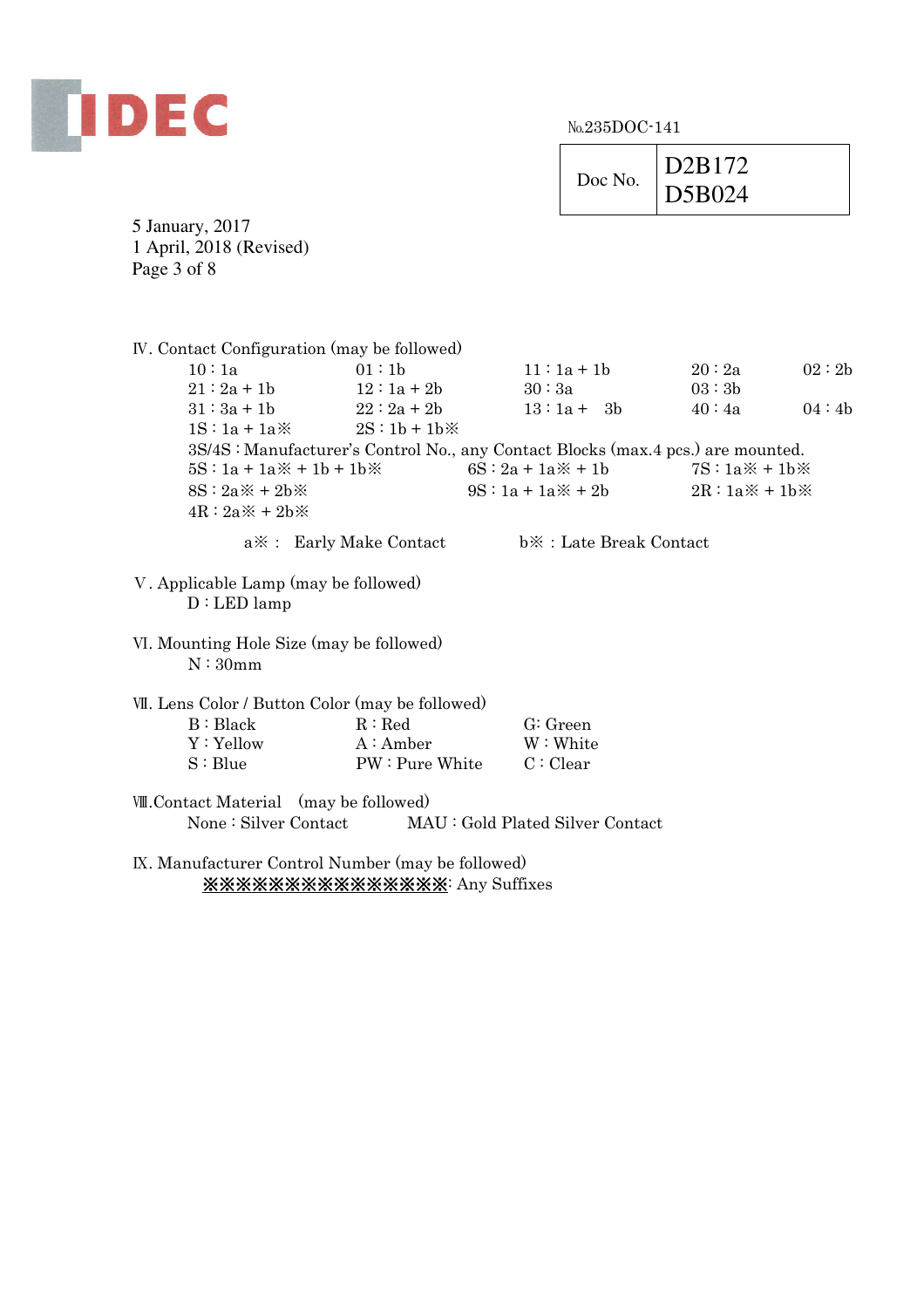

 $Doc No.$  D2B172 D5B024

5 January, 2017 1 April, 2018 (Revised) Page 4 of 8

Type designation for selector switches

## ASD 2 L 10 N B - ※※※ - NO1 - MAU - ※※※※※※※※※※※※※※※※ I II III IV V VI VII VIII IX X

Ⅰ. Operator Function

ASN : Selector ASD :Diecast / Selector

Ⅱ. Function Code for Selector Switches (may be followed)

- $2:90^{\circ}$  2 position / Maintained  $21:90^{\circ}$  2 position / Spring return form right
- $22:90^{\circ}$  2 position / Spring return form left  $3:45^{\circ}$  3 position / Maintained
- $31 : 45^\circ$  3 position / Spring return form right  $32 : 45^\circ$  3 position / Spring return form left
- 33 : 45°3 position / Spring return Two-way

### Ⅲ. Operator Shape (may be followed)

- None : Knob Handle
- L: Lever Handle
- M : Round Handle
- K: Key Handle

#### Ⅳ. Contact Configuration (may be followed)

 $10 : 1a$   $01 : 1b$   $11 : 1a + 1b$   $20 : 2a$   $02 : 2b$  $21 : 2a + 1b$   $12 : 1a + 2b$   $30 : 3a$   $03 : 3b$  $31 : 3a + 1b$   $22 : 2a + 2b$   $13 : 1a + 3b$   $40 : 4a$   $04 : 4b$  $1S : 1a + 1a \times 2S : 1b + 1b \times$  2S/3S/4S : Manufacturer's Control No., any Contact Blocks (max.4 pcs.) are mounted.  $5S : 1a + 1a \times + 1b + 1b \times 6S : 2a + 1a \times + 1b$  7S:  $1a \times + 1b \times$  $8S : 2a \times + 2b \times = 9S : 1a + 1a \times + 2b$   $2R : 1a \times + 1b \times$  $4R : 2a \times 42b \times$ 

a※: Early Make Contact b※:Late Break Contact

Ⅴ. Mounting Hole Size

 $N:30mm$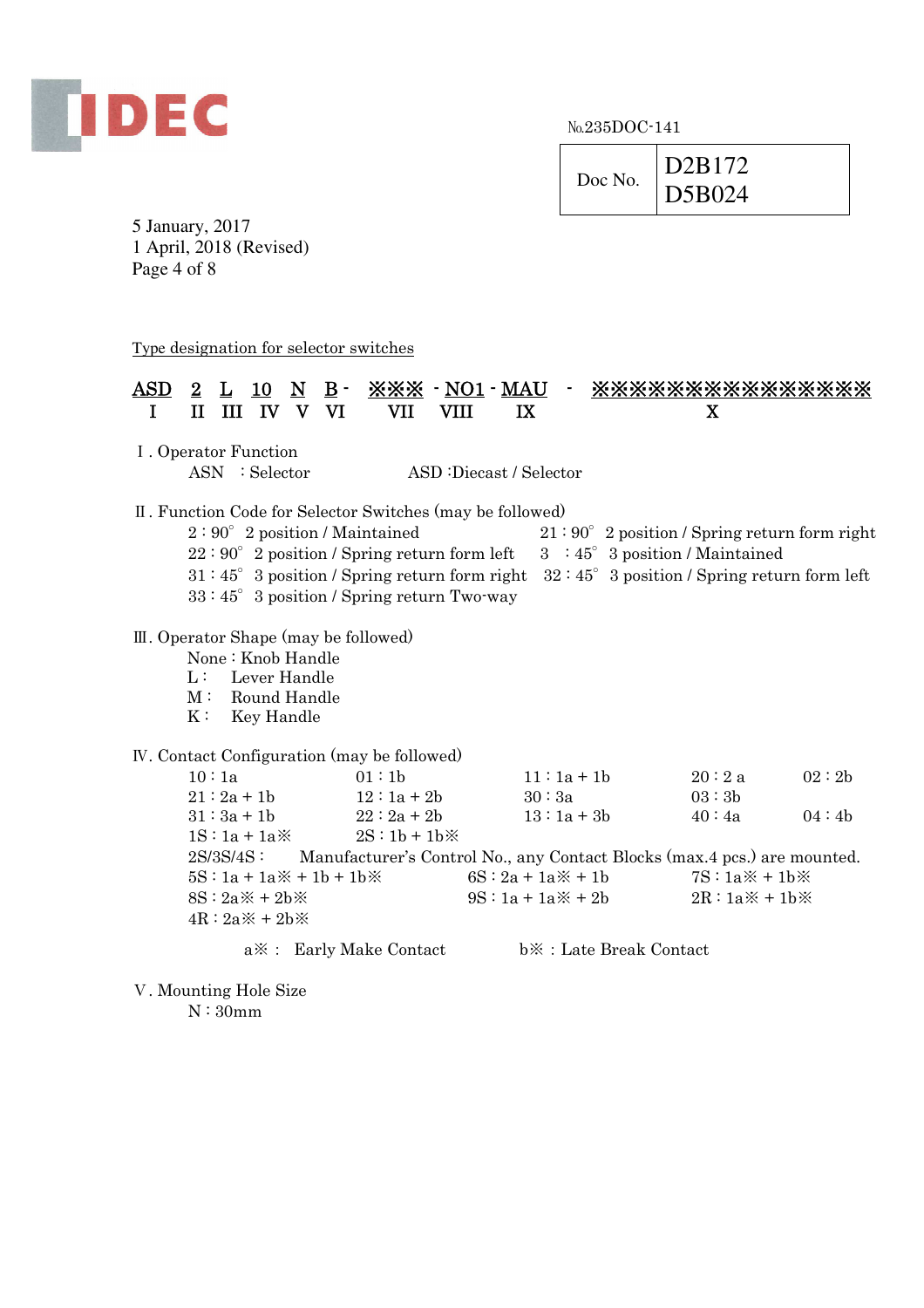

|         | D <sub>2</sub> B <sub>172</sub> |
|---------|---------------------------------|
| Doc No. | D5B024                          |

5 January, 2017 1 April, 2018 (Revised) Page 5 of 8

| VI. The key can not pull out position<br>None: Standard<br>B: Right<br>$G:$ Center and Right | $C: \mathbf{Left}$<br>$D :$ Right and Left<br>H: Center and Left | $E:$ Center |  |  |  |  |  |  |
|----------------------------------------------------------------------------------------------|------------------------------------------------------------------|-------------|--|--|--|--|--|--|
| VII. Circuit number<br>None: Standard                                                        | $X \times Y$ : Special specifications                            |             |  |  |  |  |  |  |
| VII. Key number<br>None: Standard                                                            |                                                                  |             |  |  |  |  |  |  |
| IX.Contact Material<br>None: Silver Contact                                                  | MAU: Gold plated silver Contact                                  |             |  |  |  |  |  |  |
| X. Manufacturer Control No. (may be followed)<br><b>※※※※※※※※※※※※※※</b> Any Suffixes          |                                                                  |             |  |  |  |  |  |  |
| <u>Type designation for illuminated selector switches</u>                                    |                                                                  |             |  |  |  |  |  |  |
|                                                                                              |                                                                  |             |  |  |  |  |  |  |

| xxxxxx<br><b>MAU</b>                                      |  |  |  |  |  |  |  |  |  |  |
|-----------------------------------------------------------|--|--|--|--|--|--|--|--|--|--|
| TX                                                        |  |  |  |  |  |  |  |  |  |  |
| I. Operator Function                                      |  |  |  |  |  |  |  |  |  |  |
| ASLD: Diecast/Illuminated Selector                        |  |  |  |  |  |  |  |  |  |  |
| II. Function Code for Selector Switches (may be followed) |  |  |  |  |  |  |  |  |  |  |
| $21:90^{\circ}$ 2 position / Spring return form right     |  |  |  |  |  |  |  |  |  |  |
| $3:45^{\circ}$ 3 position / Maintained                    |  |  |  |  |  |  |  |  |  |  |
| $32:45^{\circ}$ 3 position / Spring return form left      |  |  |  |  |  |  |  |  |  |  |
|                                                           |  |  |  |  |  |  |  |  |  |  |
|                                                           |  |  |  |  |  |  |  |  |  |  |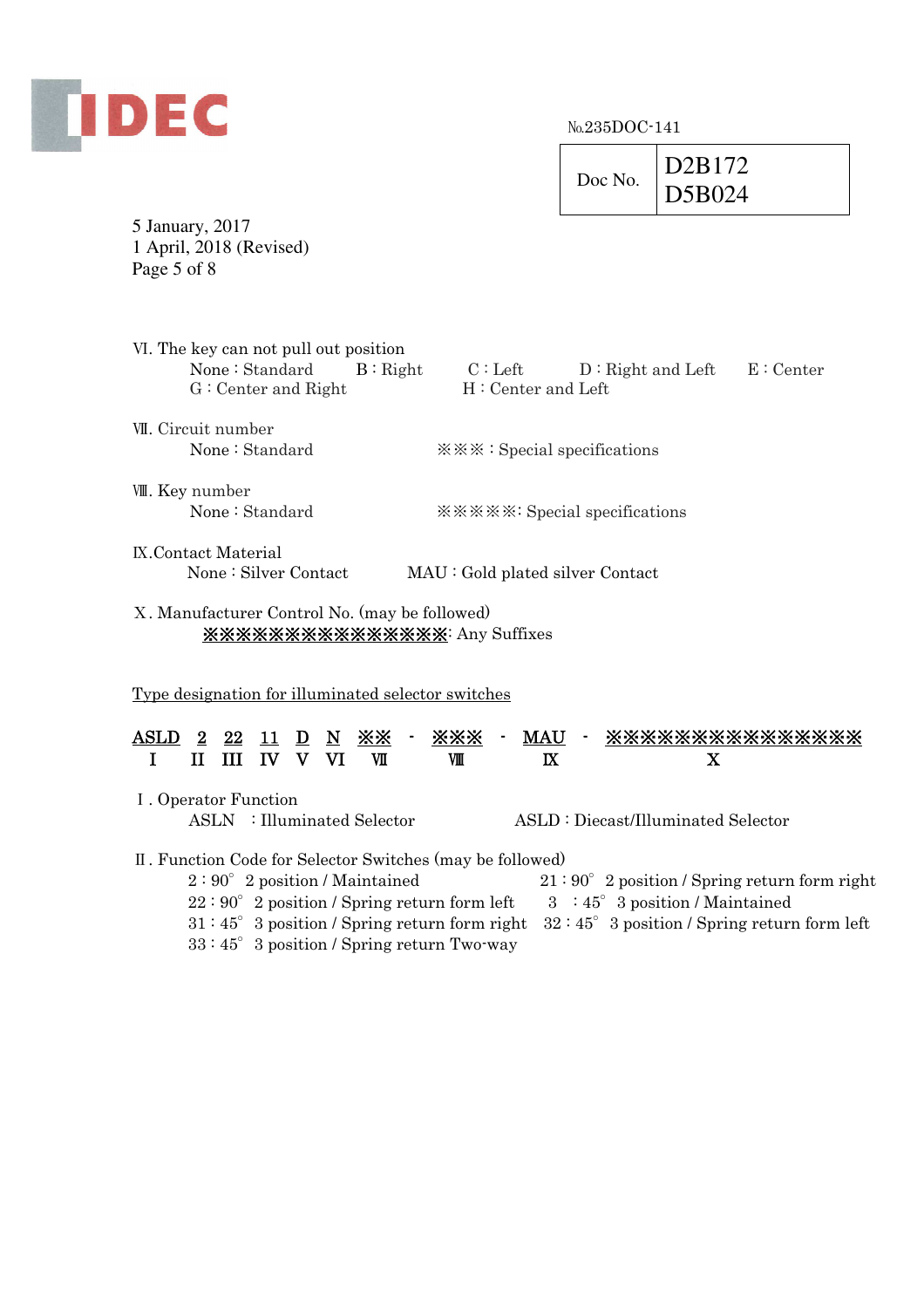

 $Doc No.$  D2B172 D5B024

5 January, 2017 1 April, 2018 (Revised) Page 6 of 8 Ⅲ.Operating Voltage (may be followed)  $66 : 6V$  Full voltage  $11 : 12V$  Full voltage  $22 : 24V$  Full voltage 16 : 100/110V AC Transformer 136 : 115/120V AC Transformer 26 : 200/220V AC Transformer 256 : 230/240V AC Transformer 386 : 380V AC Transformer 46 : 400/440V AC Transformer 486 : 480V AC Transformer Ⅳ. Contact Configuration (may be followed) 10 : 1a  $01 : 1b$   $11 : 1a + 1b$   $20 : 2a$   $02 : 2b$  $21 : 2a + 1b$  12 :  $1a + 2b$  30 : 3 a 03 : 3b  $31 : 3a + 1b$   $22 : 2a + 2b$   $13 : 1a + 3b$   $40 : 4a$   $04 : 4b$  $1S : 1a + 1a \times 2S : 1b + 1b \times$  2S/3S/4S : Manufacturer's Control No., any Contact Blocks (max.4 pcs.) are mounted.  $5S : 1a + 1a \times + 1b + 1b \times 6S : 2a + 1a \times + 1b$  7S:  $1a \times + 1b \times$  $8S : 2a \times 2b \times 2b \times 9S : 1a + 1a \times 2b$   $2R : 1a \times 1b \times 2c$  $4R : 2a \times 12b \times$ a※: Early Make Contact b※:Late Break Contact Ⅴ. Applicable Lamp (may be followed) D : LED lamp Ⅵ. Mounting Hole Size (may be followed) N : 30mm Ⅶ. Lens Color / Button Color (may be followed)  $B : Black$   $R : Red$   $G : Green$ Y : Yellow  $A :$  A mber W : White S : Blue PW : Pure White  $C : Clear$ Ⅷ. Circuit number None : Standard ※※※ : Special specifications Ⅸ.Contact Material (may be followed) None : Silver Contact MAU : Gold Plated Silver Contact Ⅹ. Manufacturer Control No. (may be followed) ※※※※※※※※※※※※※※※: Any Suffixes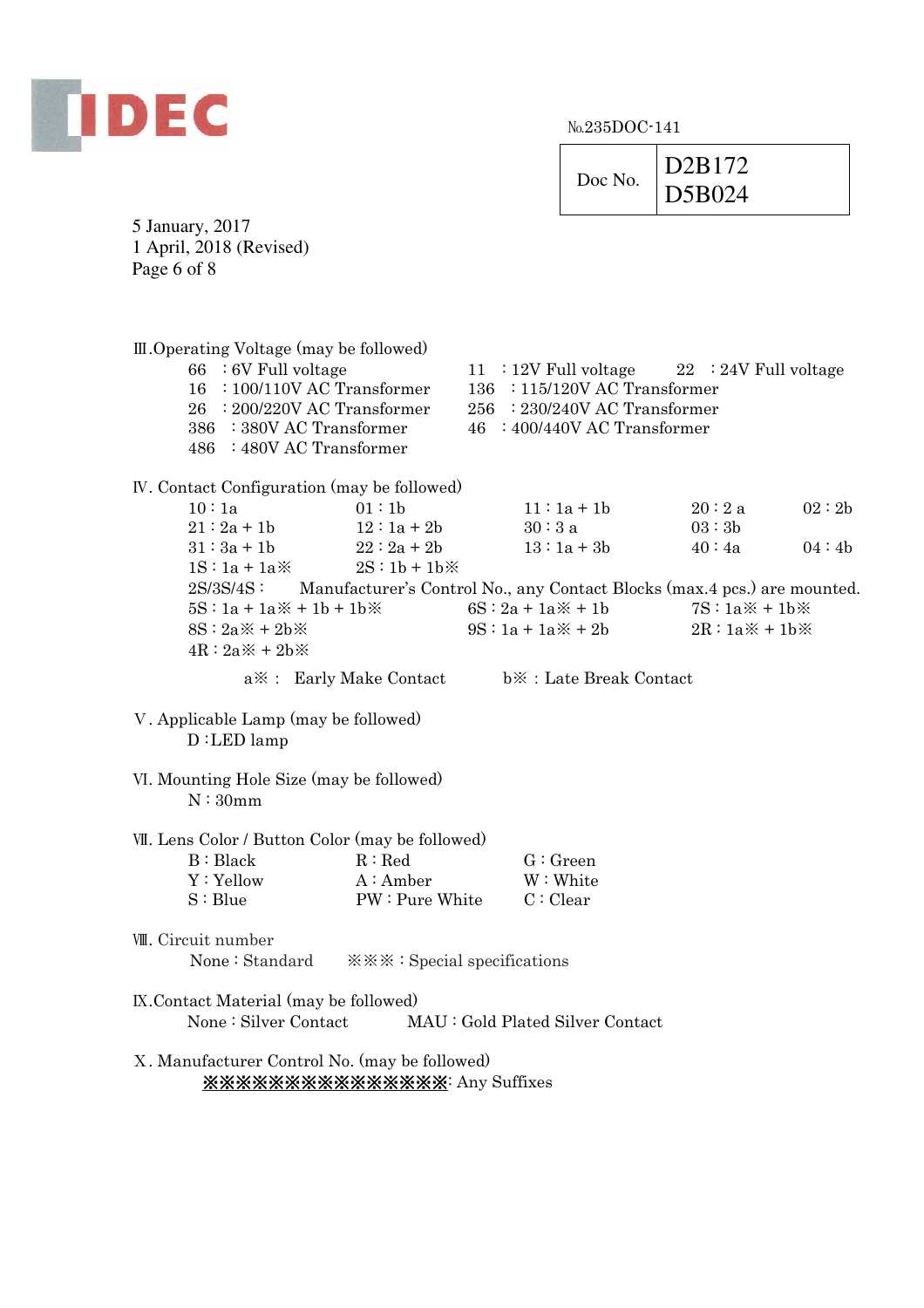

 $Doc No.$  D2B172 D5B024

5 January, 2017 1 April, 2018 (Revised) Page 7 of 8

Type designation for selector pushbutton switches

| <b>ASBD</b><br>I                                                                                                         | $\bf{2}$<br>L<br>$II$ $III$ | <b>10</b><br>$\mathbf{I}$ | $\overline{\mathbf{N}}$<br>$\bf{V}$ | ٠ | $\underline{\mathrm{A}03}$<br>VI | $\mathbf{B}$ -<br>VII | <b>MAU</b><br>ΝШ                | ۰           |  | <b>***************</b><br>$\mathbf{I}$ |     |
|--------------------------------------------------------------------------------------------------------------------------|-----------------------------|---------------------------|-------------------------------------|---|----------------------------------|-----------------------|---------------------------------|-------------|--|----------------------------------------|-----|
| I. Operator Function                                                                                                     | ASBN : Selector Pushbutton  |                           |                                     |   |                                  |                       |                                 |             |  | ASBD: Diecast / Selector Pushbutton    |     |
| II. Function Code for Selector Switches (may be followed)<br>$\div 90^{\circ}$ 2 position / Maintained<br>$\overline{2}$ |                             |                           |                                     |   |                                  |                       |                                 |             |  |                                        |     |
| III. Operator Shape (may be followed)                                                                                    | None: Ring Handle           |                           |                                     |   |                                  |                       | L: Lever Handle                 |             |  |                                        |     |
| IV. Contact Configuration (may be followed)                                                                              |                             |                           |                                     |   |                                  |                       |                                 |             |  |                                        |     |
|                                                                                                                          | $11:1a (a\%) + 1b (b\%)$    |                           |                                     |   |                                  |                       | 20:2a $(a\%)$                   |             |  | 02 : 2b (b)                            |     |
|                                                                                                                          | 22: 2a $(a\%) + 2b$ $(b\%)$ |                           |                                     |   |                                  |                       | 40:4a $(a\%)$                   |             |  | 04:4b(b)                               |     |
|                                                                                                                          |                             |                           |                                     |   | a $\&$ : Early Make Contact      |                       |                                 |             |  | b.*: Late Break Contact                |     |
| V. Mounting Hole Size (may be followed)                                                                                  | N:30mm                      |                           |                                     |   |                                  |                       |                                 |             |  |                                        |     |
| VI. Circuit Code (may be followed)                                                                                       |                             |                           |                                     |   |                                  |                       |                                 |             |  |                                        |     |
|                                                                                                                          | $A \times \times -$ Circuit |                           | A                                   |   |                                  |                       | $B \times \times -$ Circuit     | -B          |  | $C \times X - C$ ircuit                | - C |
|                                                                                                                          | $D \times \times -$ Circuit |                           |                                     | D |                                  |                       | $E \times X - Circuit$          | E           |  | $F \times X - Circuit$                 | F   |
|                                                                                                                          | $G \times X - Circuit$ G    |                           |                                     |   |                                  |                       | H※※ – Circuit                   | H           |  | $K \times \times -$ Circuit            | K   |
| VII. Lens Color / Button Color (may be followed)                                                                         |                             |                           |                                     |   |                                  |                       |                                 |             |  |                                        |     |
|                                                                                                                          | B : Black                   |                           |                                     |   | R:Red                            |                       |                                 | $G$ : Green |  |                                        |     |
|                                                                                                                          | Y: Yellow                   |                           |                                     |   | $A:$ Amber                       |                       |                                 | W: White    |  |                                        |     |
|                                                                                                                          | S : Blue                    |                           |                                     |   | PW: Pure White                   |                       |                                 | C: Clear    |  |                                        |     |
| VII. Contact Material (may be followed)                                                                                  |                             |                           |                                     |   |                                  |                       |                                 |             |  |                                        |     |
|                                                                                                                          | None: Silver Contact        |                           |                                     |   |                                  |                       | MAU: Gold Plated Silver Contact |             |  |                                        |     |
| IX. Manufacturer Control No. (may be followed)                                                                           |                             |                           |                                     |   |                                  |                       |                                 |             |  |                                        |     |

※※※※※※※※※※※※※※※: Any Suffixes